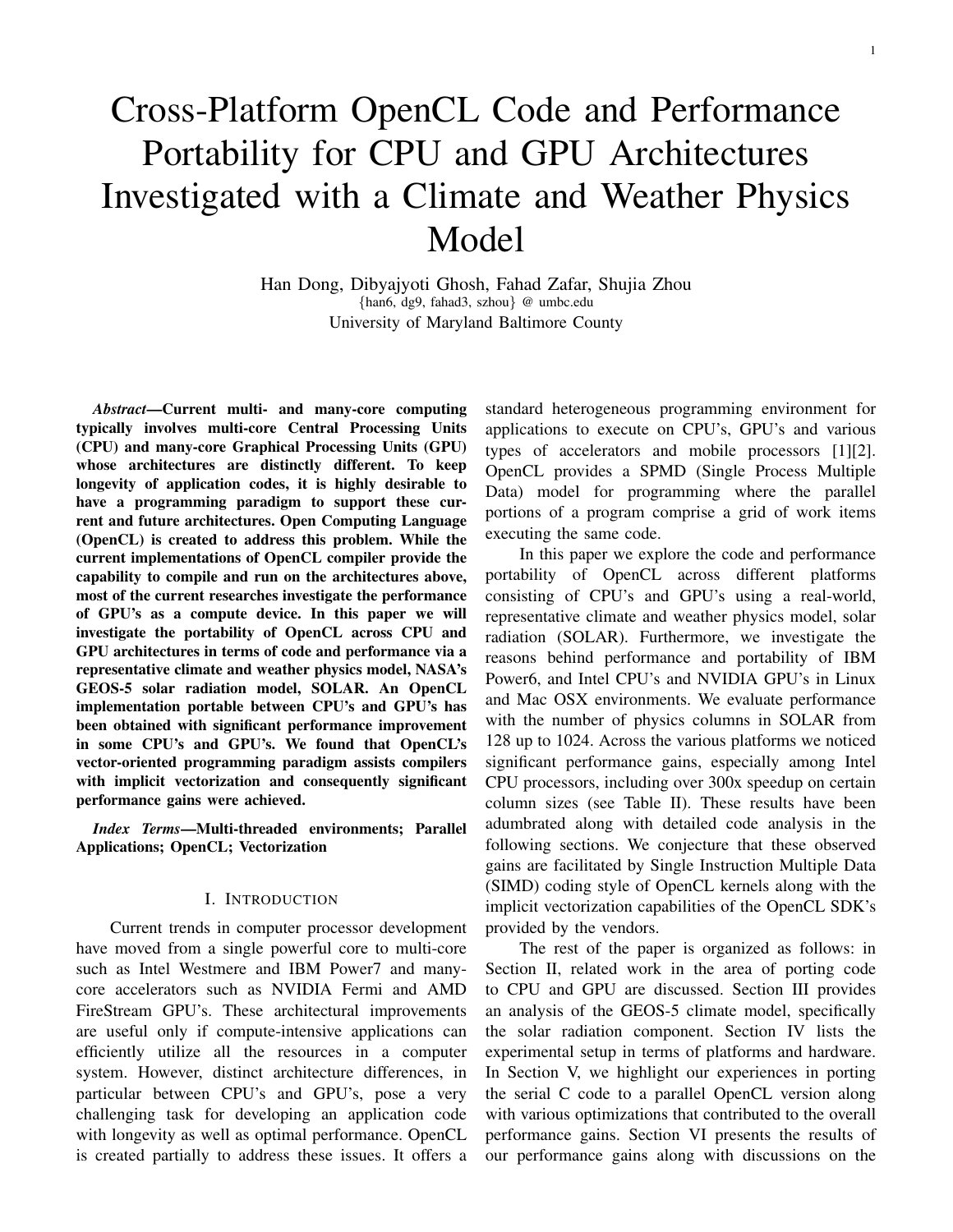code and performance portability from CPU to CPU platforms, GPU to GPU platforms, and across CPU and GPU platforms. Section VII touches upon the topic of explicit manual vectorization through the use of Intel AVX [3] intrinsic and we conclude our paper in Section VIII.

## II. RELATED WORK

Although research in OpenCL often discuss the platform independence as its main benefit [4][5][6], there are few examples of cross-platform OpenCL implementations for real world applications. Most work in parallel programming often focused on the performance of GPU devices instead of CPU devices [7][8][9] where CUDA often outperforms OpenCL in executing the same code [10]. To our knowledge, the few works that discuss performance of OpenCL in CPU's by Grosser et al [11] and Zhang et al [12] provide limited in-depth analysis on the reasons behind the performance gains even though it has been shown by Lee et al [13] that CPU's exhibits similar performance gains compared to GPU's given adequate performance tunings.

The SOLAR code was initially translated from FORTRAN to C, and ported to the IBM Cell Broadband Engine by Zhou et al [4] where detailed code analysis and performance improvements were discussed. Fahad et al [14] extended the serial, single-precision C implementation of SOLAR to the IBM Power architecture and Intel x86 architecture with OpenCL and obtained considerable performance improvement (3x to 4x) per processor core. However, their implementation only obtained an accuracy of  $1.0\times10^{-4}$  between the serial and parallel implementations and cannot execute on GPU's. In this paper, we improve their implementation with a code runnable across multiple platforms consisting of CPU's and GPU's with an accuracy of  $1.0 \times 10^{-6}$  and demonstrate the dramatic performance gains of executing OpenCL code on CPU processors.

# III. ANALYSIS OF SOLAR RADIATION MODEL

In a climate model, the Earth is represented with a 3 dimensional grid. Typically a latitude-longitude grid where the horizontal direction is used to solve fluid dynamics equations. A grid in the vertical direction, socalled column, is used to describe physical processes such as solar radiation, cloud, and precipitation. The NASA GEOS-5 climate model is a production-quality climate modeling code consisting of a few hundred thousand lines of code written in FORTRAN, as shown in Figure 1. In this paper, we focus on a particular portion of the code handling solar radiation effects (SOLAR), which can take around 10% of the total runtime depending upon aerosol effects. The code structure only has dependence in the vertical direction, which is representative of physical model components used in climate and weather models. Reduction in execution time of SOLAR will allow it to be utilized more frequently and consequently will help improving the predictability of climate models such as GEOS-5 and weather models such as the Weather Research and Forecasting (WRF) Model. In addition, a unified implementation that preserves performance across heterogeneous architectures will have an enormous impact on its longevity, therefore reducing the human cost and effort in maintaining the code. The program structure of SOLAR is shown in Figure 2 - bulk computations are done in SOLUV and SOLIR functions. SOLUV and SOLIR perform ultraviolet and infrared radiation computations, respectively. Both utilize many of the same methods inside the code base. The serial C version of SOLAR used in this paper utilizes single precision floats and consists of 1500 lines of code. SOLUV takes around 15% of the total runtime while SOLIR takes around 80% of the total runtime.



Fig. 1. NASA GEOS-5 climate model structure. The red circle highlights SOLAR code.

## IV. EXPERIMENTAL SETUP

The serial C version of SOLAR is used to confirm the accuracy of the results and for performance comparison. Table I lists the various platforms used in our work, where COMPUTE UNITS refers to the number of computational units on each platform. This is due to OpenCL's abstract platform model [15], which maps the number of compute units to the number of threads in CPU processors and similarly to the number of Streaming Multiprocessors (SM) in GPU devices. Each compute unit consists of an array of processing elements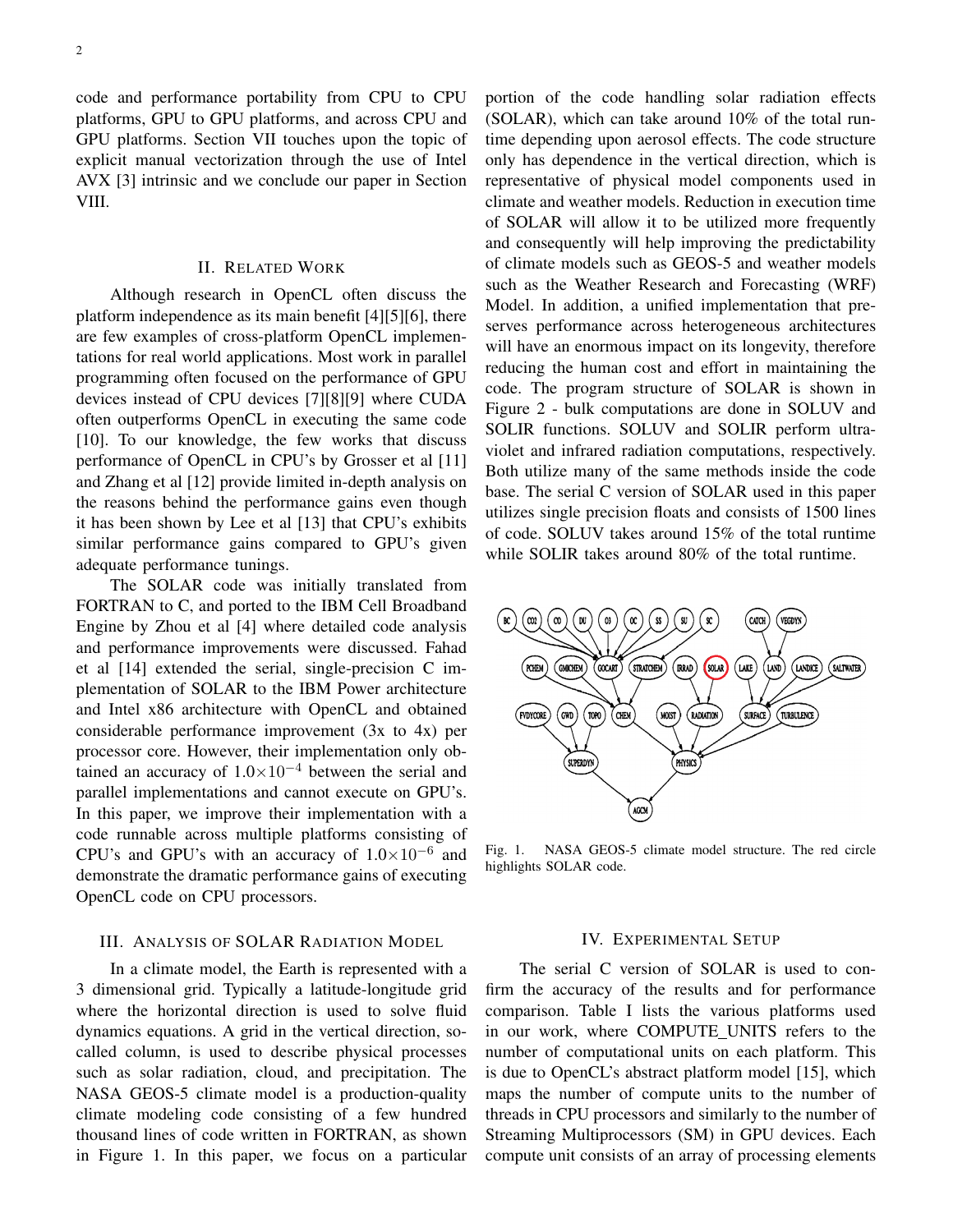

Fig. 2. The code structure of solar radiation model, SOLAR.

that execute the code.

The Intel Core i7-2630QM is a 4 core Sandy Bridge processor which can execute 2 simultaneous threads per core; it supports the latest Intel Streaming SIMD Extensions (SSE) 4.2 [16], Advanced Vector Extensions (AVX) [3] and it executes with maximum COMPUTE UNITS of 8. The Intel Xeon CPU X5670 is a 6 core Nehalem processor which can execute 2 threads per core; however the node has dual Intel Xeon X5670 processors which executes with maximum COM-PUTE UNITS of 24 and it supports Intel's SSE 4.2. The Intel Core 2 Duo has 2 cores and can execute 1 thread per core; it runs with maximum COMPUTE UNITS of 2 and supports the Intel SSE 4.1 extensions. Intel's SSE and AVX extensions are special instructions that operate on 128 bit (SSE) and 256 bit (AVX) registers, which can pack floating point numbers and execute a single instruction on each float in parallel [17].

The IBM JS22 Power6 blade has dual quadcore processors that executes with maximum COM-PUTE UNITS of 8. NVIDIA GeForce GTX 580M is a Fermi class GPU with compute capability 2.1. It has 8 SM's and 48 CUDA cores per SM (total of 384 CUDA cores). It runs with maximum COMPUTE UNITS of 8. The GeForce GT 320M has compute capability 1.2 with 6 SMs and 12 CUDA cores per SM (total 72 CUDA cores), and runs with maximum COMPUTE UNITS of 6.

Intel Core i7 and NVIDIA GTX 580M reside on the same workstation with Ubuntu 11.04 OS. The Intel Xeon X5670 and IBM Power6 are on different compute nodes running different versions of Red Hat Linux. The Intel Core 2 Duo and GeForce GT 320M reside on the same workstation with Mac OSX 10.6.7 OS. The serial C version of SOLAR was compiled with *- O2* optimization flag while the parallel implementations were compiled with *-O2 -cl-fast-relaxed-math -cl-madenable* optimization flags.

# V. PORTING AND OPTIMIZATIONS

We focused our first OpenCL implementation to run on CPU due to the simplicity of implementation compared to GPU where special attention needs to be given for memory coalescing, utilization of local memory, and minimizing usage of PCI Express Bus. The CPU version does not use the PCI Express Bus and local memory is not needed as OpenCL memory objects are cached by the processor; explicit caching with local memory introduces unnecessary overhead [18]. The parallel version of SOLAR consists of 36 kernels and is executed on OpenCL compute units, either CPU cores or GPU SM's.

The functions in SOLUV and SOLIR are parallelized with insights from Intel OpenCL SDK guide [18]. Some optimizations included: using temporary data variables to decrease global memory reads and writes, removing conditional statements to decrease thread divergence within the kernels. Preprocessor macros were used for constant variables that dictated kernel loop iterations. Without preprocessor macros, the number of iterations per loop was determined at run time, usually after a kernel is issued by the command queue for execution. Our preprocessor macros enable OpenCL dynamic compilation to ensure that the variable is known at kernel compile time allowing compilers to perform implicit loop unrolling.

In SOLAR, most of the functions were easily vectorized except for the computationally expensive CLD-FLX function. Listing 6 represents the serial CLDFLX which not only contains multi-dimensional arrays but also a three layer conditional statement with data dependencies. A major part of porting and optimization was spent in breaking the dependence. Listings 7, 8, and 9 represent the result of splitting CLDFLX into three kernels, *upKernel*, *downKernel*, and *reductionKernel*. CLDFLX consists of multiple arrays with eight different layer configurations for clear and/or cloudy weather conditions. Most arrays are used for initial energy flux calculations while a final array stores a summation of the previous energy fluxes. We utilized bit masks with eight bits to simulate all eight weather configurations. The *upKernel* and *downKernel* are named as such since the calculations go up and down the columns updating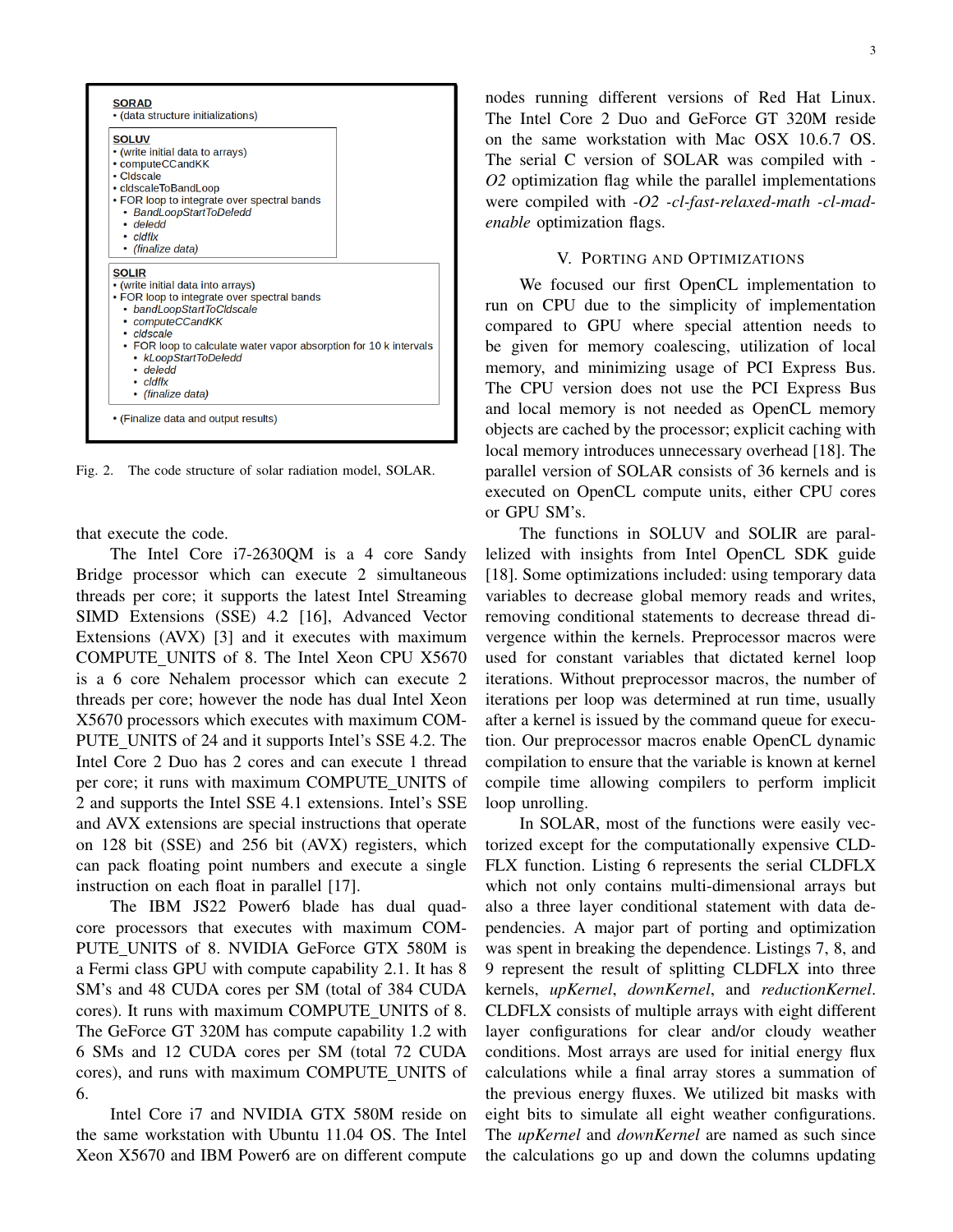| <b>Platform</b>        | Compute | Clock (GHz)              | Environment      | <b>GCC</b>     | <b>OpenCL SDK</b> | <b>OpenCL</b>        |
|------------------------|---------|--------------------------|------------------|----------------|-------------------|----------------------|
|                        | Units   |                          |                  | <b>Version</b> |                   | <b>Specification</b> |
| IBM JS22 Power6        |         | 4.00                     | Red Hat 4.1.2-48 | 4.1.2          | IBM Power v0.3    | 1.1                  |
| Intel Core i7 2630QM   |         | 2.00                     | Ubuntu $11.04$   | 4.5.2          | Intel 1.5         | 1.1                  |
| Intel Core 2 Duo P8600 |         | 2.40                     | Mac OSX 10.6.7   | 4.2.1          | Intel $1.1$       | 1.0                  |
| GeForce GTX 580M       |         | $\overline{\phantom{0}}$ | Ubuntu $11.04$   | 4.5.2          | $CUDA$ 4.0.1      | 1.1                  |
| GeForce GT 320M        |         | $\overline{\phantom{0}}$ | Mac OSX 10.6.7   | 4.2.1          | $CIDA$ 3.2        | 1.0                  |
| Dual Intel Xeon X5670  | 24      | 2.93                     | Red Hat 4.4.4-13 | 4.4.4          | Intel $1.5$       | 1.1                  |

TABLE I

CHARACTERISTICS OF CPU'S AND GPU'S USED IN PERFORMANCE TESTING.

the initial energy fluxes due to no data dependencies across the eight different layer configurations. The *reductionKernel* has data dependencies across the layer configurations in order to compute an intermediate array to be used in the final summation. However the intermediate array was redundantly recomputed every time. This was resolved by pre-computing the intermediate array and passing it to the kernel as an input argument. The optimizations listed above benefits the GPU devices by eliminating thread divergence and data dependencies.

The parallel OpenCL implementation contains around 1800 lines of kernel code and 36 kernels. The kernels range from one-dimensional to three-dimensional. There are over 70 multidimensional arrays. Each thread in a kernel maps to each specific index in the arrays passed as arguments, thus no barriers were required. The initial porting to OpenCL performed reasonably well on both CPU and GPU platforms; performance results are elaborated more in the next section.

# VI. RESULTS

Figure 3 shows the execution time for all the different platforms, excluding any initialization, data writes or reads. In Tables 1 and 2, certain information are intentionally empty for the GPU's, such as clock speeds and speedups per thread. The clocks for the GPU's are difficult to compare against CPU's as GPU's consist of multiple vector processing units with its own processing and graphics clocks. A GPU thread cannot be compared to a CPU thread as a single GPU thread is much more lightweight and can be considered as a functional unit that is part of an entire warp (32 CUDA threads) of functional units that execute a single vector instruction across the same data in lockstep.

Table II indicates reasonably good results with Core i7, Xeon, and GTX 580M. The Core i7 had the best per thread speedup (24x for each thread) at the case of 512 columns. The Xeon had the best total speedup (359x at the case of 512 columns) as it could launch 24 threads of computation compared to the 8 threads of Core i7. The GTX 580M also showed impressive speedup results even though there weren't specific GPU optimizations. Figure 3 demonstrates the scalability of the OpenCL parallel CPU implementation across the column sizes from 128 up to 1024. Mixed results were recorded with IBM JS22 Power6, Intel Core 2 Duo, and GT 320M platforms. More detailed analysis of these results are explained in the next subsections.

## *A. Performance Portability*

Across different CPU platforms, the parallel code that compiled and ran on one x86 architecture ran seamlessly on the others as the majority of platforms adhered to OpenCL 1.1 specifications. One main reason behind good code portability in the parallel OpenCL implementation was due to minimal computation complexity within the kernels; the majority of the code required simple add, subtract, division and multiplication operations with the occasional if and for loops and did not utilize many of the native built in functions. We tested our GPU implementation on two platforms, Mac OSX v10.6.7 for OpenCL 1.0 specification on NVIDIA GeForce 320M with compute capability 1.2 and Ubuntu 11.04 for OpenCL 1.1 specification on NVIDIA GTX 580M with compute capability 2.1. After minute changes were made, we achieved the results with an accuracy of up to  $1.0 \times 10^{-6}$  difference compared to the serial C implementation. It is also important to note the parallel OpenCL implementation was not optimized for GPU's. However the code portability of OpenCL is evident even across CPU's to GPU's and vice versa. The parallel OpenCL code that compiled and ran on the various CPU platforms, compiled and executed easily on the GPU platforms.

## *B. Code Portability*

*1) CPU:* Table II indicates substantial speedup from the Intel platforms given a limited amount of computational threads. The reason being that is the Intel OpenCL SDK provides implicit vectorization through the compiler, specifically the SSE [16] and AVX intrinsic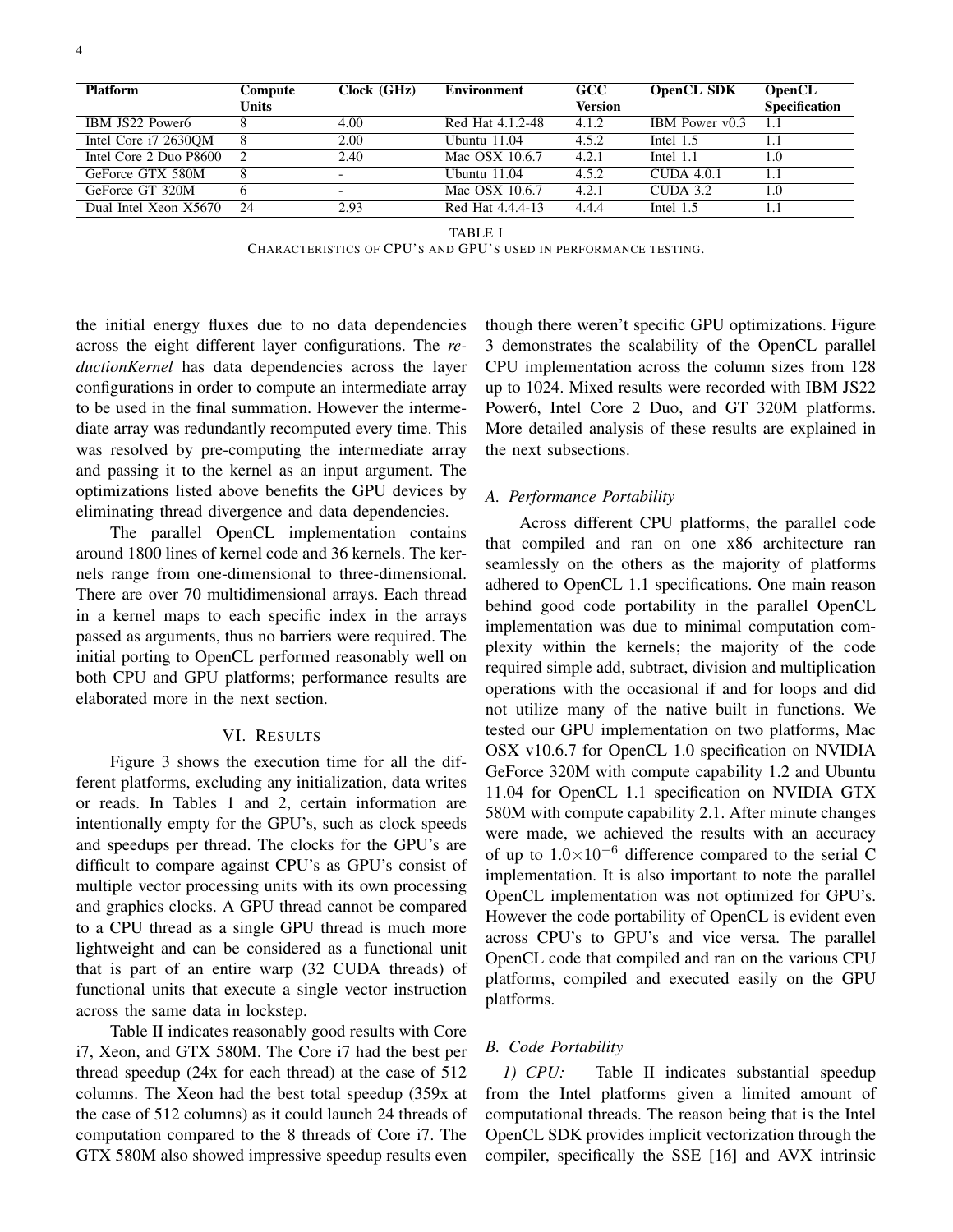

Fig. 3. Average execution time from 128 to 1024 columns

|                       | Column Size   |              |               |              |                          |              |               |                          |
|-----------------------|---------------|--------------|---------------|--------------|--------------------------|--------------|---------------|--------------------------|
|                       | 128           |              | 256           |              | 512                      |              | 1024          |                          |
| <b>Platform</b>       | Per           | <b>Total</b> | Per           | <b>Total</b> | Per                      | <b>Total</b> | Per           | <b>Total</b>             |
|                       | <b>Thread</b> |              | <b>Thread</b> |              | <b>Thread</b>            |              | <b>Thread</b> |                          |
| Intel Core i7-2630QM  | 5.5           | 55           | 1.25          | 90           | 24                       | 192          | 17.7          | 142                      |
| Dual Intel Xeon X5670 | 3.3           | 80           | 6.8           | 163.7        | 14.9                     | 359          | 13            | 312                      |
| GeForce GTX 580M      |               | 21           |               | 38           |                          | 61.5         |               | 26                       |
| IBM JS22 Power6       | 1.3           | 10.2         | 0.9           | 7.16         | 0.27                     | 2.16         | 0.742         | 5.93                     |
| Intel Core 2 Duo      | l.01          | 2.02         | 1.05          | 2.1          | 0.89                     | 0.445        |               | $\overline{\phantom{0}}$ |
| GeForce GT 320M       |               | 10.02        |               | 5.329        | $\overline{\phantom{0}}$ | -            | -             | $\overline{\phantom{0}}$ |

TABLE II SPEEDUP ACROSS ALL PLATFORMS

[3]. We utilized the Intel Offline Compiler [19] to output Intel OpenCL kernel assembly as well as ppu-objdump to output IBM OpenCL kernel assemblies. The results for the assembly of Intel platforms can be seen in Listing 1 and 2, which indicates the usage of XMM\* registers which are the 128 bit Intel SSE registers [16] that are available on both the Core i7 and the Xeon X5670. In addition, we notice that the Core i7 assembly also includes YMM\* register usage. The YMM\* registers are the latest Intel AVX extensions [3] that supports full 8 wide floating point vectors (256 bit). Instructions such as *vmulpd* and *vpshufd* are special SIMD instructions belonging to the Intel SSE family. The main reason for the dramatic speedup in our implementation is due to the fact that the Intel OpenCL SDK helped GCC compiler to further

vectorize instructions at assembly level and the coding style of OpenCL contributed greatly to this implicit vectorization. OpenCL's coding style is SIMD based as it is intended to run on GPU's too. Optimizations that are important for GPU's such as reducing thread divergence and improving stridden memory accesses greatly helps compilers for CPU's. The primary reason is due to SIMD style of kernel programming since it eliminates complex loop constructs. This helps compilers to provide more effective vectorization as it usually behaves in a conservative manner for vectorization, only proceeding when it is safe [20]; this relies upon data dependency graphs of the loops. If there are no cycles in the graph then the loop can be easily vectorized [21], and cycles are broken through the optimization of kernels originally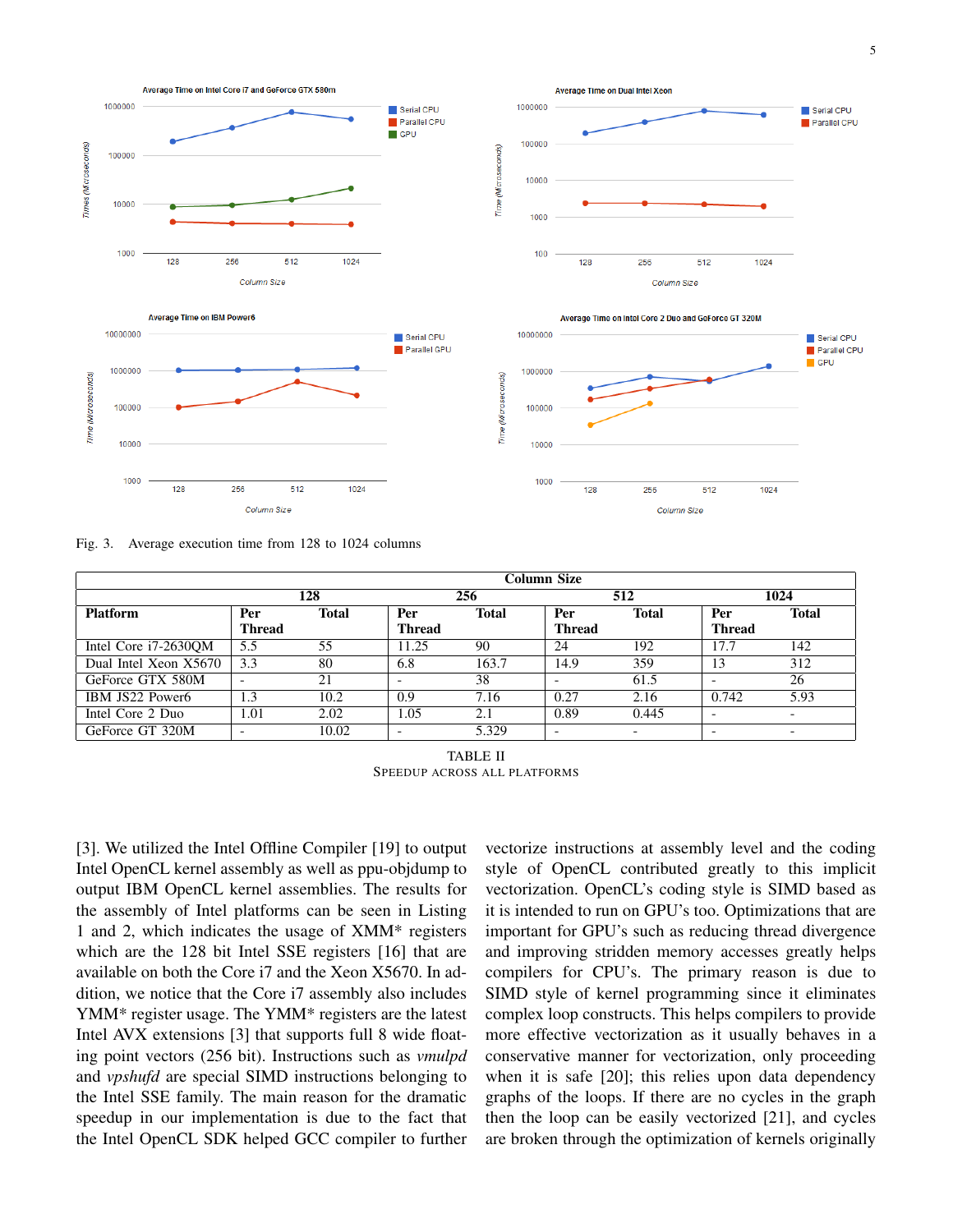intended to execute on GPU's to fully exploit the SIMD feature of vector processors.

| vmulpd YMM1, YMM4, YMM1    |
|----------------------------|
| vpshufd XMM4, XMM5, 3      |
| vcvtss2sd XMM4, XMM4, XMM4 |
| vmovhlps XMM8, XMM5, XMM5  |
| vcvtss2sd XMM8, XMM8, XMM8 |

Listing 1. OpenCL offline compiler assembly dump of a portion of kernel code on Intel i7-2630QM.

|  | vaddss XMM2, XMM0, XMM1 | vmulss XMM0, XMM0, DWORD PTR [RSP +<br>vmovss XMM1, DWORD PTR [RIP + .<br>vmovss DWORD PTR [RSP + 60], XMM2 |
|--|-------------------------|-------------------------------------------------------------------------------------------------------------|

Listing 2. OpenCL offline compiler assembly dumping of a portion of kernel code on Intel Xeon X5670.

In Listing 3, vectorization can also be seen on IBM Power6. Instructions starting with *va\** and *vm\** are the special AltiVec SIMD instruction sets [22] used for vector multiply and adds. The AltiVec instruction set enables the usage of 128 bit registers. However, the performance of the Power6 is not as good as Intel Core i7 or Xeon. The best speedup was at 128 columns where a 1.3x speedup per thread was seen. One potential reason is GCC rather than XLC compiler was utilized to compile and execute on Power6. Additionally, utilizing *-O2* and *-O3* optimization flags with GCC on Power6 produced no speedup for both serial and parallel code. In fact, the serial implementation executed slower with *-O2* and *-O3* optimization flags compared to no optimization flag usage. XLC is a commercially available compiler from IBM and is specifically designed for PowerPC architectures; it performs native implicit vectorization to utilize the AltiVec instruction sets [23]. From the work of Fahad et al [14], a 3x to 4x speedup was witnessed per core on the same JS22 IBM Power6 blade due to optimizations by XLC compiler; further evidence can be seen from [14] as the serial code on Power6 executed 2.5x faster with XLC compared to GCC. Other research has also shown XLC to perform better compared to GCC [24][25]. Why does GCC improve OpenCL performance on Intel x86 but not so much on IBM PowerPC? The reason could be due to the difference between Intel OpenCL SDK and the IBM OpenCL SDK. Intel's implementation of OpenCL 1.1 specifications is specifically optimized for Intel processors; furthermore it provides implicit vectorization by mapping the code to hardware vector units and merges OpenCL work items in order to utilize SSE and AVX intrinsic [26]. However, IBM OpenCL SDK [27] does not explicit mention implicit

AltiVec vectorization is supported natively through their OpenCL compiler. Unfortunately, XLC is needed with IBM OpenCL SDK in order to implicitly generate low level AltiVec instructions which were unavailable in our test platforms. Our investigation in the IBM OpenCL kernel assembly indicated only a small fraction of AltiVec instructions were utilized while the Intel OpenCL Offline compiler indicated that both Intel Core i7 and Xeon (Listing 1 and 2) utilized more SSE and AVX intrinsic.

| 100006cc: 10 05 29 80 |  |  | vaddcuw v0,      |
|-----------------------|--|--|------------------|
| v5, v5                |  |  |                  |
| 100006d0: 00 00 0b b0 |  |  | .long 0xbb0      |
| 100006d4: 12 00 00 00 |  |  | vaddubm v16,     |
| v0, v0                |  |  |                  |
| 100006d8: 00 00 04 37 |  |  | $.$ long $0x437$ |
| 100006dc: 10 05 26 64 |  |  | vmsumubm v0,     |
| v5, v4, v25           |  |  |                  |
|                       |  |  |                  |

Listing 3. ppu-objdump of assembly on IBM Power6.

*2) GPU:* The GT 320M has 16 KB of local memory per SM while the GTX 580M has 49 KB of local memory per SM. Exploring local memory was severely limited due to large data size requirements in each column of SOLAR. Attempts to modify multiple kernels to use local memory blocks did not record any improvement compared to the non-local memory kernel code performance. For maximal PCI Express bandwidth utilization we experimentally used pinned memory. On PCIe Gen2 cards, pinned memory can attain greater than 5 GBps transfer rate [28]. One problem was OpenCL's limitation compared to CUDA when it comes to utilizing pinned memory. OpenCL does not have control over whether memory objects are allocated in the pinned memory. Developers can only request for pinned memory allocation by *CL MEM ALLOC HOST PTR*. The computational flow of SOLAR is not embarrassingly parallel. It included over 70 multi-dimensional arrays that needed to be allocated on global memory. This contributed to the difficulty in implementing GPU specific optimizations as we were not able to identify a specific kernel that could benefit from utilizing local memory. However, the attempts to merge kernels greatly improved GPU performance as we reduced the original 70 kernels from Fahad et al [14] to about half (36 kernels). Kernel aggregation helps to reduce kernel invocation overhead and the optimizations listed in Section V produced more performance gain. Specifically in GTX 580M, the best speedup of 61.5x was seen with the case of 512 columns. However this performance does not seem to be portable as GT 320M had a performance decrease from 10x at 128 columns to 5x at 256 columns while GTX 580M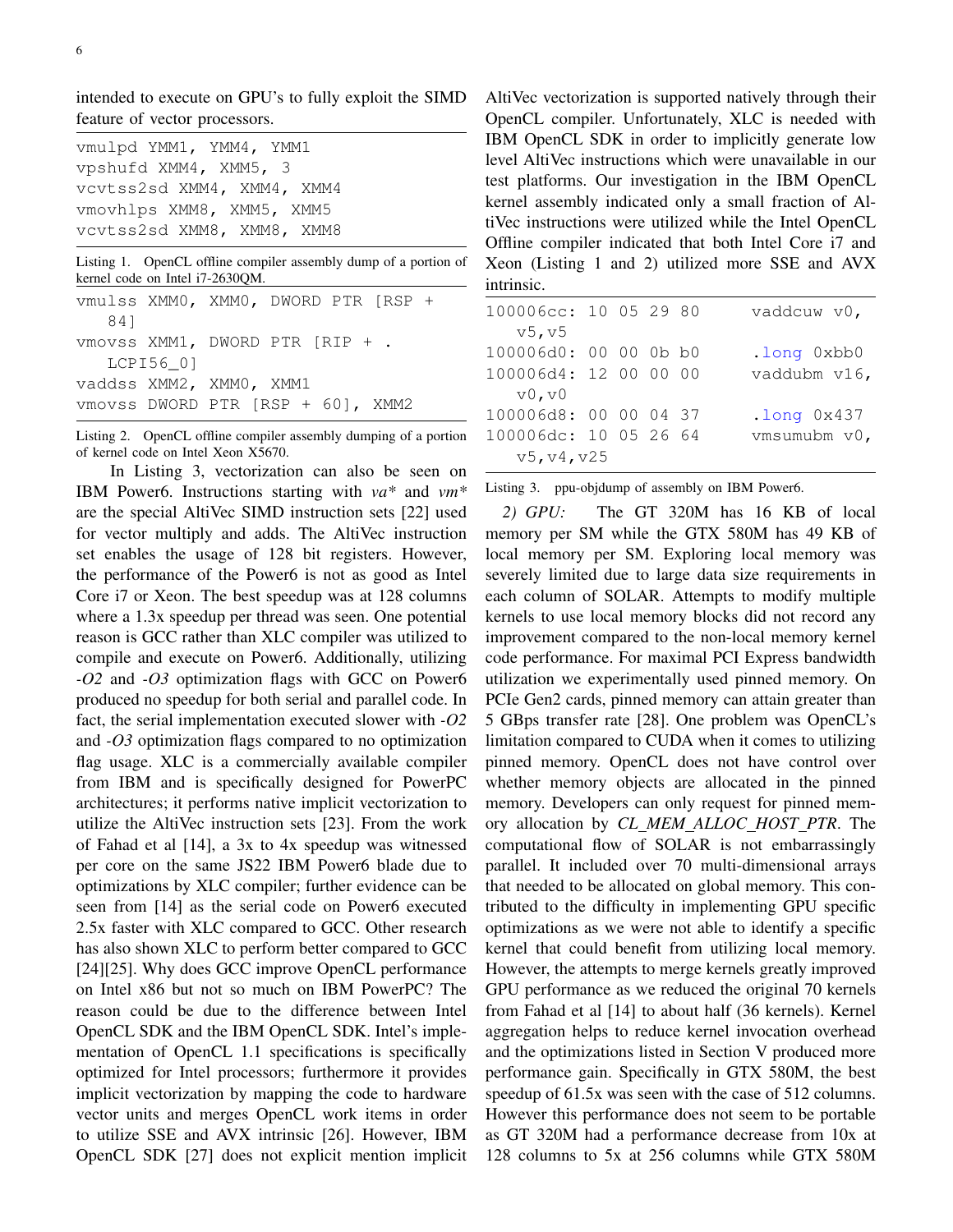increased its speedup from 21x at 128 columns to 38x at 256 columns. The GTX 580M was using CUDA's latest OpenCL SDK that is adhering to OpenCL 1.1 specifications while the GT 320M was using an older version of the SDK that only supported the 1.0 specifications (Table I). This difference can result in compilers doing more optimizations with the GTX 580M. Both GPU's ran slower at 256 columns compared to 128 columns; the GTX 580M was 10% slower while the GT 320M was 4x slower (Figure 3). The GTX 580M not only has more cores per SM (384 CUDA Cores) compared to the GT 320M (72 CUDA Cores), but also has more memory and faster clock speeds [29]. At 256 columns, the GT 320M did not have enough physical resources to run the application efficiently. The memory limitations of the GT 320M also meant that it was not successful in running the code at column sizes 512 and 1024 as segmentation faults occurred (Table II).

## VII. DISCUSSION

The Intel Core i7 is a Sandy Bridge processor. Listing 1 indicates automatic promotion of float arrays to either float4, thereby using the 128 bit SSE registers (XMM\*), or float8, which are the new 256 bit AVX registers (YMM\*). Since AVX register usage was limited on Intel Core i7, we attempted to explicitly use vector data types of float8 instead of regular floats by including *attribute ((vec type hint(float8)))* for each kernel header and padded floating arrays to be divisible by 8. The main benefit of utilizing manual vector data types is the ability to map the vector data to the hardware vector registers. Therefore the float8 arrays will be matched to the width of the underlying YMM\* AVX registers. Although this will adversely affect the performance portability of the code given that we are targeting a specific vector width, we hope to achieve significant gains in performance for the targeted platform. We have managed to manually vectorize the SOLUV function which allows performance comparison of the manually vectorized SOLUV against the SOLUV of the original parallel OpenCL implementation. The main challenge in manual vectorization is that vector data types cannot be used in conditional statements; we utilized built-in relational functions such as *isgreater* or *isless* and called stub functions for each side of the conditional in order to resolve this. In addition, we explicitly avoided extracting vector components during computation by utilizing vector operations for all computation to eliminate forced reloading of the same vector from memory.

|              | vmovaps YMM0, YMMWORD PTR [RIP + .    |
|--------------|---------------------------------------|
| LCPI16 01    |                                       |
|              | vdivps YMM0, YMM0, YMMWORD PTR [      |
| $R12 + R131$ |                                       |
| mov          | RAX, OWORD PTR $[RBP + 24]$           |
|              | vmovaps YMMWORD PTR [RAX + R13], YMM0 |
| mov          | RAX, QWORD PTR [RBP + 32]             |
|              | vmovaps YMM0, YMMWORD PTR [RAX + R13] |
| vmaxps       | YMMO, YMMO, YMMWORD PTR [             |
|              | $RIP + .LCPI16 11$                    |
|              | vmovaps YMMWORD PTR [RSP], YMM0 # 32- |
| byte Spill   |                                       |

Listing 4. Intel OpenCL Offline Compiler output of assembly on Intel Core i7 with explicit AVX.

| vmovg XMM0, RAX                       |  |  |  |
|---------------------------------------|--|--|--|
| vmovlhps XMM0, XMM0, XMM0             |  |  |  |
| vmovaps XMMWORD PTR [RSP + 192], XMM0 |  |  |  |
| vmovaps YMM1, YMMWORD PTR [RIP + .    |  |  |  |
| LCPI9 0]                              |  |  |  |
| vextractf128 XMM2, YMM1, 1            |  |  |  |
| vpaddq XMM2, XMM0, XMM2               |  |  |  |
| vpshufd XMM2, XMM2, 8                 |  |  |  |
| vmovaps YMMWORD PTR [RSP + 160], YMM1 |  |  |  |
|                                       |  |  |  |

Listing 5. Intel OpenCL Offline Compiler output of assembly on Intel Core i7 WITHOUT explicit AVX.

Listings 4 and 5 indicate the difference in usage of registers; both listings show the same assembly. However, our results indicate a 5% to 10% speed improvement over the original parallel OpenCL code. The main reason that our speedup was not as much as expected was due to the time it took SOLUV to run compared to SOLIR; SOLUV only takes about 10% to 15% of the total runtime while SOLIR took 70% to 80% of the total runtime. We plan to further explore manual usage of AVX vector data types by converting SOLIR to utilize float8 as well.

The Intel Core 2 Duo did not show the performance improvements as seen in the Intel Core i7 and Xeon. We suspect this is due to an older version of Intel OpenCL SDK on Mac OSX (Table I). This older Intel OpenCL SDK could have a premature implementation of implicit vectorization compared to the 1.5 SDK and additionally the Core 2 Duo only supports SSE 4.1 intrinsic, which contains a limited set of SSE instructions and registers, therefore resulting in less performing assembly code. Currently, Intel OpenCL SDK 1.5 does not support Mac OSX so we are not able to fully investigate the reasons behind the results seen in the Intel Core 2 Duo. It may also be of interest to output the assembly of the executable on Mac OSX in order to confirm the existence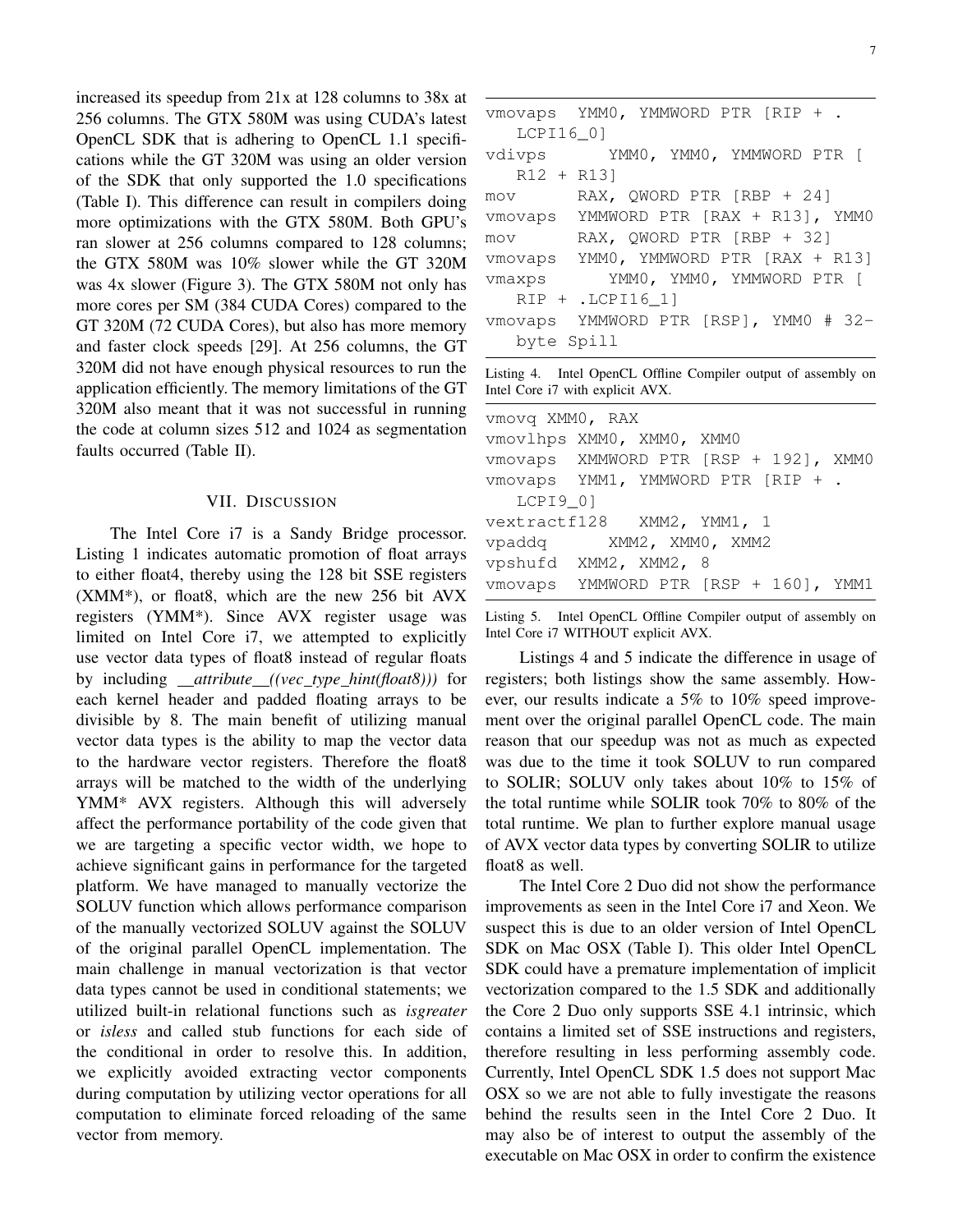of any vectorization.

# VIII. CONCLUSION

We have developed a OpenCL code for a representative climate and weather physics model that is able to run across multiple different platforms with dramatic performance improvement over each core. We believe these dramatic speedups in CPU demonstrate that OpenCL provides an interface to implement light-weight multi-threaded code on CPU's as POSIX threads are often much heavier when used in parallel programming. OpenCL provides access to a multi-threaded programming and execution model while providing a lower level memory and thread management similar to that of CUDA for NVIDIA GPU's. We demonstrated autovectorization capabilities of the OpenCL compilers across platforms and have shown significant improvement gains.

#### **REFERENCES**

- [1] J. Y. Xu, "Opencl the open standard for parallel programming of heterogeneous systems," 2008.
- [2] D. Singh, "Higher level programming abstractions for fpgas using opencl," 2011. [Online]. Available: www.eecg.toronto. edu/∼jayar/fpga11/Singh Altera OpenCL FPGA11.pdf
- [3] INTEL.COM, "Product page," http://software.intel.com/en-us/ avx, 2011.
- [4] S. Zhou, D. Duffy, T. Clune, M. Suarez, S. Williams, and M. Halem, "The impact of IBM Cell technology on the programming paradigm in the context of computer systems for climate and weather models," *CONCURRENCY AND COM-PUTATION: PRACTICE AND EXPERIENCE*, pp. 2176–2186, 2009.
- [5] A. Munshi, "Opencl, parallel computing on the gpu and cpu," 2008.
- [6] J. Brietbart and C. Fohry, "Opencl an effective programming model for data parallel computations at the cell broadband engine," 2010.
- [7] M. J. and V. M., "GPU acceleration of numerical weather prediction," *Parallel Processing Letters Vol. 18 No. 4. World Scientific*, pp. 531–554, Dec 2008.
- [8] J. M. T. H. Govett, M., "Running the NIM next-generation weather model on gpus," *The 10th IEEE/ACM International Symposium on Cluster, Cloud and Grid Computing*, May 2010.
- [9] K. R, "Gpu computing for atmospheric modeling experience with a small kernel and implications for a full model," *Computing in Science and Engineering*, 2010.
- [10] K. Komatsu, K. Sato, Y. Arai, K. Koyama, H. Takizawa, and H. Kobayashi, "Evaluating performance and portability of opencl programs," *Science And Technology*, vol. 2, pp. 781–784, 2010. [Online]. Available: http://vecpar.fe.up.pt/2010/workshops-iWAPT/ Komatsu-Sato-Arai-Koyama-Takizawa-Kobayashi.pdf
- [11] T. Grosser, A. Gremm, S. Veith, G. Heim, W. Rosenstiel, V. Medeiros, and M. E. de Lima, "Exploiting heterogeneous computing platforms by cataloging best solutions for resource intensive seismic applications," *INTENSIVE 2011, The Third International Conference on Resource Intensive Applications and Services*, pp. 30–36, 2011.
- [12] W. Zhang, L. Zhang, S. Sun, Y. Xing, Y. Wang, and J. Zheng, "A preliminary study of opencl for accelerating ct reconstruction and image recognition," *Nuclear Science Symposium Conference Record (NSS/MIC), 2009 IEEE*, pp. 4059–4063, 2009.
- [13] V. W. Lee, C. Kim, J. Chhugani, M. Deisher, D. Kim, A. D. Nguyen, N. Satish, M. Smelyanskiy, S. Chennupaty, P. Hammarlund, R. Singhal, and P. Dubey, "Debunking the 100x gpu vs. cpu myth: an evaluation of throughput computing on cpu and gpu," *SIGARCH Comput. Archit. News*, vol. 38, no. 3, pp. 451–460, Jun. 2010. [Online]. Available: http://doi.acm.org/10.1145/1816038.1816021
- [14] F. Zafar, D. Ghosh, L. Sebald, and S. Zhou, "Accelerating a climate physics model with opencl," *Symposium on Application Accelerators in High-Performance Computing 2011*, 2011.
- [15] AMD, "Opencl and the amd app sdk," http: //developer.amd.com/documentation/articles/pages/ OpenCL-and-the-AMD-APP-SDK.aspx, April 2011.
- [16] INTEL.COM, "Product page," http://www.intel.com/support/ processors/sb/CS-030123.htm, Apr. 2011.
- [17] S. Siewert, "Using intel streaming simd extensions and intel integrated performance primitives to accelerate algorithms." [Online]. Available: http://software.intel.com/en-us/articles/
- [18] Intel, "Writing optimal opencl code with intel opencl sdk," http: //software.intel.com/file/39189, 2011.
- [19] INTEL.COM, "Inspect your code with the intel opencl sdk offline compiler," http://software.intel.com/en-us/articles/ inspect-your-code-with-intel-opencl-sdk-offline-compiler/, Apr. 2011.
- [20] M. Garzarn and S. Maleki, "Program optimization through loop vectorization," http://agora.cs.illinois.edu/download/ attachments/38305904/9-Vectorization.pdf, 2010.
- [21] C. M. J. Garzaran, "Loop vectorization," https: //agora.cs.illinois.edu/download/attachments/28937737/ 10-Vectorization.pdf, 2010.
- [22] IBM, "Power isa version 2.03," http://www.power.org/ resources/downloads/PowerISA 203 Final Public.pdf, 2006.
- [23] IBM, "XL C/C++ for linux," http://www-01.ibm.com/software/ awdtools/xlcpp/linux/.
- [24] I. I. B. Buros, "Linux performance," http://www.ibm.com/ developerworks/wikis/download/attachments/104533332/ BillBurosSTG-LinuxonPower-PerformanceConsiderations.ppt, Feb. 2007.
- [25] R. H. Team, "Survey of GCC performance," http://people. redhat.com/bkoz/benchmarks.
- [26] INTEL.COM, "Intel opencl sdk," http://software.intel.com/ en-us/articles/intel-opencl-sdk/, Apr. 2011.<br>[27] IBM, "OpenCL Development Ki
- Development Kit for Power," https://www.ibm.com/developerworks/community/ groups/service/html/communityview?communityUuid= 80367538-d04a-47cb-9463-428643140bf1.
- [28] NVIDIA.COM, "Opencl best practices guide," http://developer.download.nvidia.com/compute/cuda/3 2/ toolkit/docs/OpenCL Best Practices Guide.pdf, May 2010.
- [29] NVIDIA, http://www.geforce.com/Hardware/NotebookGPUs/ geforce-gtx-580m.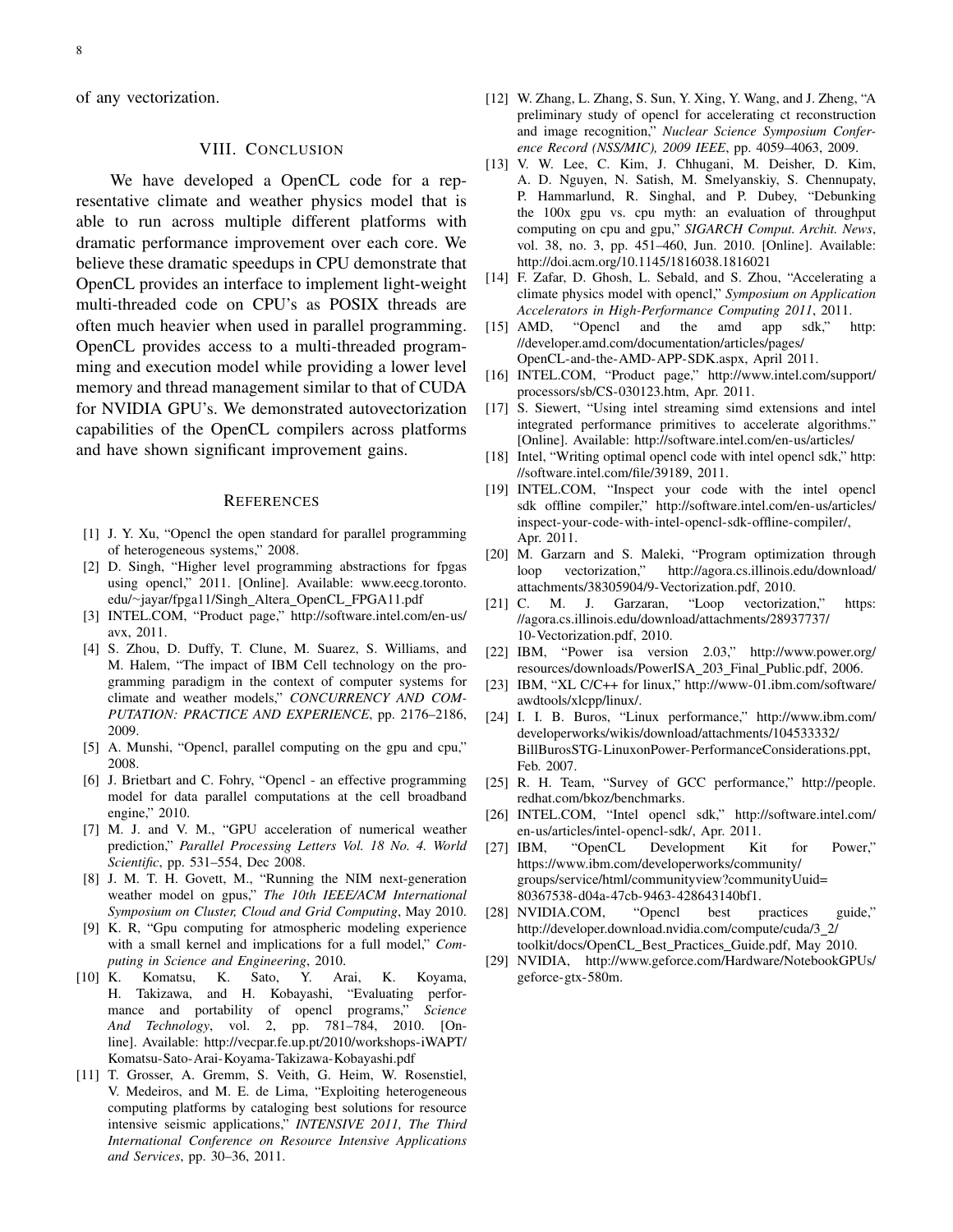```
for (i h = 0; i h < 2; i h++)\left\{ \right.for (mb=0; mb\angle M_BLOCK; mb++){
   \frac{1}{\sqrt{2}} calculate tda [0][ih][0][mb], tta [..], rsa
           [ . . ]
   / / c a l c u l a t e t d a [ 1 ] [ i h ] [ 0 ] [ mb ] , t t a [ . . ] , r s a
           [ . . ]
   \frac{1}{\sqrt{2}} calculate rra[ih][0][LM+1][mb], rxa[..]
   \frac{1}{\cosh(1 + \cosh(1 + \cosh(1 + \cosh(1 + \cosh(1 + \cosh(1 + \cosh(1 + \cosh(1 + \cosh(1 + \cosh(1 + \cosh(1 + \cosh(1 + \cosh(1 + \cosh(1 + \cosh(1 + \cosh(1 + \cosh(1 + \cosh(1 + \cosh(1 + \cosh(1 + \cosh(1 + \cosh(1 + \cosh(1 + \cosh(1 + \cosh(1 + \cosh(1 + \cosh(1 + \cosh(1 + \cosh(1 + \cosh(1 + \cosh(1 + \cosh(1 + \cosh(1 + \cosh(1 + \cosh(1 + \cosh(1}
  for (L=1; L<\text{ict}; L++){
   for (mb=0; mb\angle M_BLOCK; mb++){
      \frac{1}{\sqrt{2}} calculate tda [0][ih][L][mb], tta [..], rsa
            [ . . ]
     \frac{1}{\sqrt{2}} calculate tda [0][ih][L][mb], tta [..], rsa
            [ . . ]
   }
  }
  for (im=im1-1; im<im2; im++{
   for (l = ict; l < icb; l++){
     for (mb=0; mb\angle M \text{ BLOCK}; mb++)\left\{ \right./ / u p d at e t d a [m] [ i h ] [ l ] , t t a [m] [ i h ] [ l ] , r s a [m
              ] [ i h ] [ l ]
     }
   }
 }
}
for (i h = 0; i h < 2; i h++){
  if (ih == 0)1
   for (mb=0; mb\angle M_BLOCK; m b++){
      / / c l e a r p o r t i o n , u p d at e ch [mb ]
   }
 }
  e l s e
  {
   for (mb=0; mb\angle M \text{ BLOCK}; mb++){
     / / cl o u d y p o r t i o n , u p d at e ch [mb ]
   }
 }
  for (im=0; im<2; im++){
   if (im == 0){
     for (mb=0; mb\angle M_BLOCK; m+b+){
       / / c l e a r p o r t i o n , u p d at e cm [mb ]
     }
   }
   e l s e
    {
     for (mb=0; mb< M_BLOCK; mb++){
       / / cl o u d y p o r i t o n , u p d at e cm [mb ]
      }
```

```
}
  for (i s = 0; i s < 2; i s++){
   if ( is ==0)\mathbf{A}for (mb=0; mb<sub>M_BLOCK</sub>; mb++){
  / / c l e a r p o r t i o n , u p d at e c t [mb ]
}
   }
   e l s e
   {
     for (mb=0; mb\angle M \text{ BLOCK}; mb++){
  / / cl o u d y p o r t i o n , u p d at e c t [mb ]
}
   }
 }
 for (l = icb; l \triangleleft M+1; l++){
   for (mb=0; mb\angle M_BLOCK; mb++){
     \frac{1}{\sqrt{u}} // update tda [im ] [ ih ] [ l ] [ mb ], tta [...],
          r s a [ . . . . ]
   }
 }
 for (l = 0; l > -1; l - )\left\{ \right.for (mb=0; mb\angle M \text{ BLOCK}; mb++){
     \frac{1}{\sqrt{2}} // update rra[is][im][l][mb], rxa[...]
   }
  }
 for (l=1; l < \pm M+1; l++){
   for (mb=0; mb< M_BLOCK; mb++){
     / / u p d at e f d n d i f [mb ] , f l x d n [ l ] [ mb ]
   }
  }
 for (1=0; 1\le M+1; 1++){
   for (mb=0; mb\angle M \text{ BLOCK}; mb++){
     \frac{1}{\sqrt{u}} // update fall [l] [mb], fsdir [mb], fsdif [mb]
   }
  }
}
```

```
Listing 6. Serial CLDFLX code
```
}